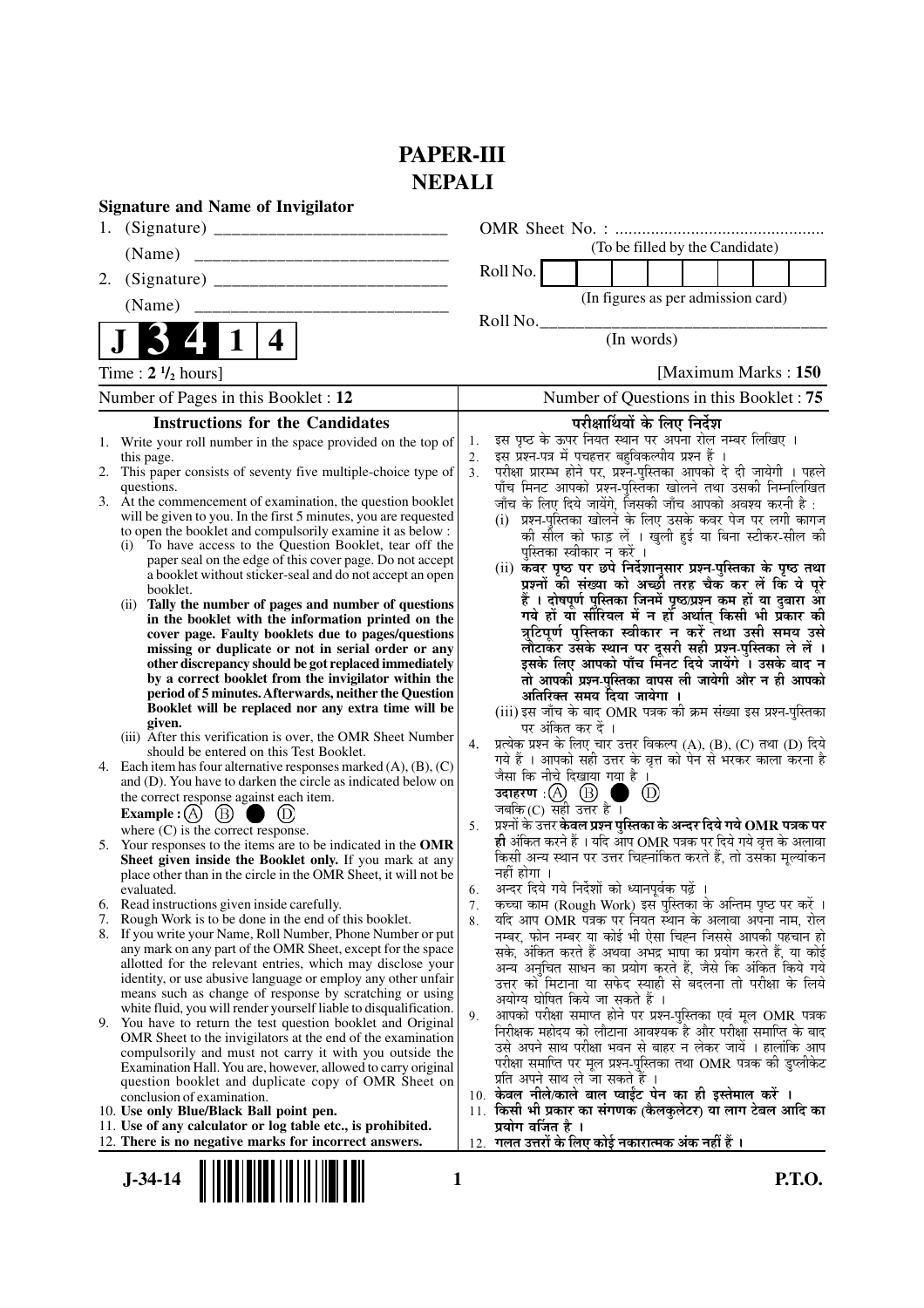## **NEPALI**  नेपाली **PAPER – III**  ¯ÖÏ¿®Ö¯Ö¡Ö **– III**

- **Note :** This paper contains **seventy five (75)** objective type questions of **two (2)** marks each. **All** questions are compulsory.
- **नोट:** यस प्रश्नपत्रमा **पचहत्तरवटा (75)** बहविकल्पीय प्रश्न छन् । प्रत्येक प्रश्न **दई (2) अङ्कको छ । सबै प्रश्न** अनिवार्य छन ।
- 1. ♦ कस्ता पदलाई 'शाब्दिक वर्गका पद' भनिच्छ ?
	- (A) शब्द-शब्द मिलेर बनिएका पद ।
	- (B) कोशीय अर्थ भएका पद ।
	- (C) धातु र प्रत्ययका रूपमा छुट्याउन नसकिने पद।
	- (D) कोशीय अर्थ नभएका पद।
- 2. कन कन शब्द अशाब्दिक वर्गभित्त पर्दछन् ?
	- $(A)$  पानी, अलिकति, खायो, दुईवटा ।
	- $(B)$  त्यो, अनि, पो, छ।
	- (C) अनुसार, झैं, कहिले, कसरी ।
	- (D) बेस्सरी, कालो, श्याम, रूख ।
- 3. अक्षरका शीर्ष र समापक दुवैलाई एकैचोटि बुझाउन प्रयोग गरिने शब्द कुन हो ?
	- $(A)$  अन्तक।  $(B)$  कोडा।
	- (C) केन्द्रक । (D) ओनोमा ।
- 4. "'आगो र पानी' नियमित आकस्मिकताको कवितात्मक संस्करण हो । कवितामा मानव-इतिहास बोलेको यो पहिलो र जेठो बौद्धिक काव्य हो ।''
	- $-$  प्रस्तुत टिप्पणीका टिप्पणीकार को हुन् ?
	- $(A)$  तारानाथ शर्मा।
	- (B) बालकृष्ण सम ।
	- (C) रत्नध्वज जोशी ।
	- (D) कृष्णचन्द्रसिंह प्रधान ।

### Paper-III 2 J-34-14

- 5. कन किसिमको रूपकमा नायक अप्राप्त सौन्दर्यवती नायिकाका निम्नि हरुक्क हुन्छ एवम् प्रतिनायक धीरोदात्त मनृष्य अथवा देउता हन्छ ?  $(A)$  वीथी।  $(B)$  डिम। (C) इहामृग । (D) व्यायोग ।
- **6.** 'लेख छ' र 'लेख्छ', 'दिन छ' र 'दिन्छ' जस्ता अभिव्यक्तिहरू माझको रूपगत भिन्नताताई के भनिन्छ $\gamma$ 
	- $(A)$  अनुतान ।  $(B)$  अन्त:स्थ ।
	- $(C)$  विराम  $(D)$  बलाघात ।
- 7. "कविता असल हुन, अथवा खराप हुन इत्यादि समस्त विषय अर्थ र रसबाहल्यका आधारमा रहन छ । प्राय: यसतो देखिन छ कि अनुप्रास मिलाउनका निमित्त समपर्क शब्द न मिलनाले. बहतर पद्यहरूमा अर्थांशको हानि हन जान छ ।" – यस गद्यांशको सन्दर्भ स्रोत चिनाउनुहोस् ।
	- $(A)$  मोतीराम भट्टको 'भान्भक्ताचार्यको जीवन चरित्र' ।
	- $(B)$  वीरेन्द्र केसरी अर्यालको 'बेसरी' ।
	- (C) राजा जयपृथ्वीबहादुर सिंहको <u>'शिक्षा</u>दर्पण' ।
	- $(D)$  राममणि आ.दी. को 'कवितारीति' ।
- 8. 'आमाले मलाई बोलाउनुभएको छ ।'
	- यस वाक्यमा कतिवटा बद्ध अक्षर छन ?
	- $(A)$  चौध।  $(B)$  बाह।
	- (C) दुई ।  $(D)$  शून्य ।
		-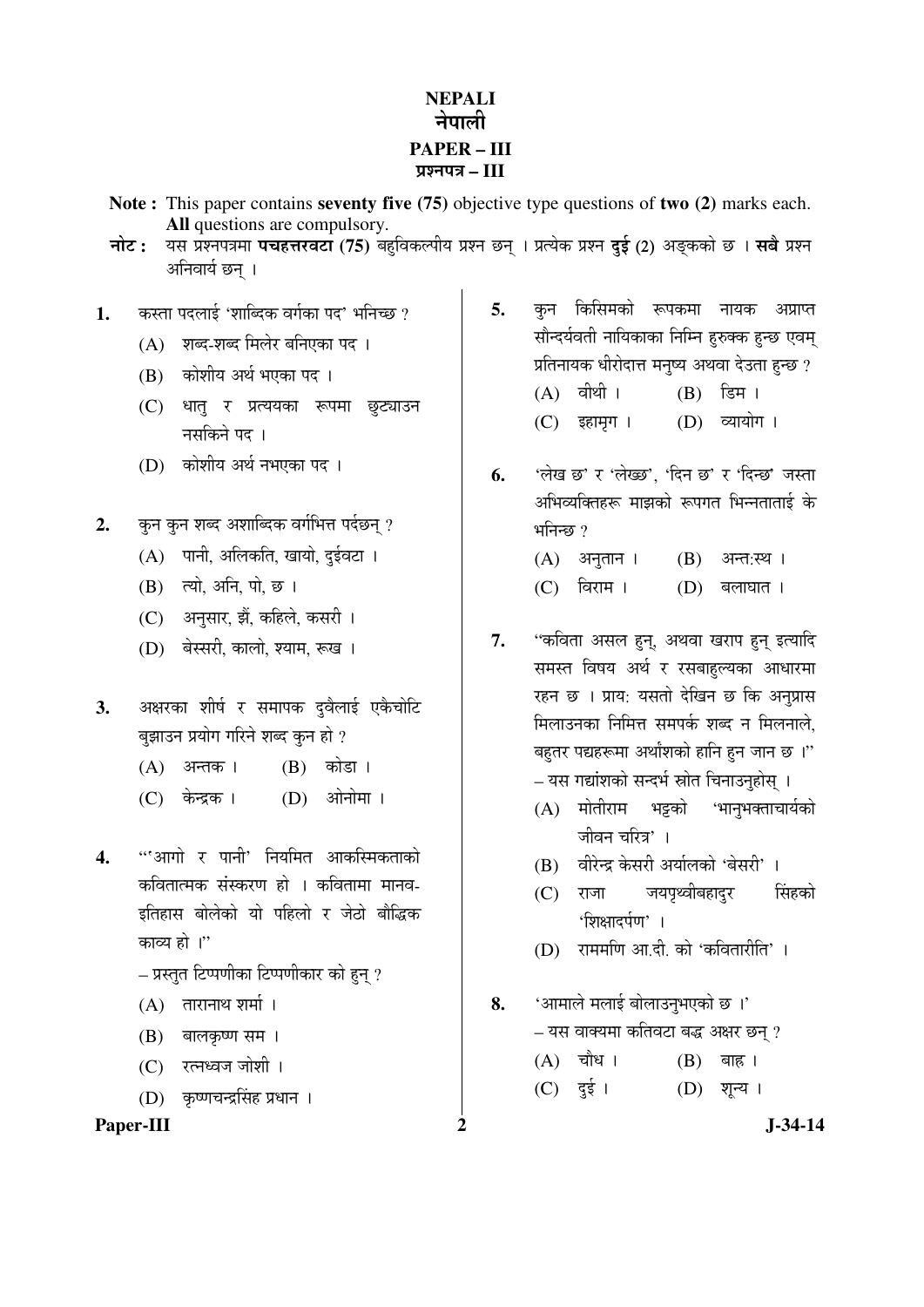बर्मा छाडेर मानिसहरू आसाम-बङ्गाल, नेपाल पस्नथाले । बर्माको पहाड, नदी, खोला नाघेर पहाडै पहाड मानिस भागेर आए । यसरी भागेर आउँदा बाटामा कतै पानी नपाउने – कतै खान नपाउने, कति प्राणी ता भोकले त्यसै बाटामा मरे — कतिले तिर्खाले छट्पटाएर प्राण त्याग गरे ।''

- 9. Tilथको उद्धरण कुन कृतिबाट लिइएको हो ?
	- $(A)$  भ्रमर।
	- (B) मुलुकबाहिर ।
	- (C) डाकबङ्गला ।
	- (D) ब्रह्मपुत्रका छउछाउ।
- 10. माथिको उद्धरणमा उल्लेख गरिएअनुसार बर्मा छाडेर मानिसहरू भाग्नाको कारण के थियो ?
	- (A) हैजाको महामारी फैलिनाले ।
	- (B) भईचालो र भल-बाढीको कारण ।
	- (C) दोस्रो विश्वयुद्धमा जापानीहरूको बढ्दो आक्रमण र अतिक्रमणको कारण ।
	- (D) बर्मामा भएको साम्प्रदायिक हिंसा को कारण ।
- 11. **माथिको उद्धरणमा कस्ता वाक्यहरू छन्** ?
	- $(A)$  सरल ।  $(B)$  संयुक्त ।
	- (C) सरल र मिश्र । (D) संयुक्त र मिश्र ।
- 12. वार्णिक संरचना नभएको तर अर्थचाहिं भएको रूपलाई के भनिन्छ ?
	- $(A)$  अमूर्त रूप ।  $(B)$  मुक्त रूप ।
	- (C) सम्प्रक्त रूप । (D) शून्य रूप ।
- 13. वार्णिक छन्दमा रचित पद्य कति पाउको हुन्छ ?
	- (A) एक ।  $(B)$  दुई । (C) तीन । (D) चार ।
- 
- 14. "धर्म ने मुल हो अर्थमा काममा धर्म नै मुल हो, मोक्षको धाममा धर्म नै बीज हो शान्ति आराममा धर्म नै चीज हो तेजिलो नाममा ।''  $-$  यस श्लोकमा कुन छन्द परेको छ ?
	- (A) स्रग्विणी । (B) अनुष्ट्रप् ।
	- (C) पृथ्वी । (D) पञ्चचामर ।
- 15. प्रकाशनकालका आधारमा तलका काव्यकृतिहरूका क्रम व्यवस्थित गर्नुहोस् :
	- (i) अमरज्योतिको सत्यस्मृति ।
	- (ii) ऋतुविचार ।
	- (iii) सत्यकलिसंवाद ।
	- $(iv)$  तरुण-तपसी ।
	- $(A)$  (i), (iii), (iv), (ii)
	- (B) (ii), (i), (iii), (iv)
	- $(C)$  (iii), (ii), (i), (iv)
	- (D) (iii), (i), (ii), (iv)
- 16. ध्रुवचन्द्र गौतमकृत 'अलिखित' उपन्यासमा 'दोरहन्तल दह' – को व्युत्पत्ति कुन शब्दबाट देखाइएको छ?
	- (A) दौर्बल्य दह । (B) द्वैपायन दह ।
	- $(C)$  दूरन्तल दह।  $(D)$  दुखान्त दह।
- 17. तलका कुन-कुन गद्याख्यान कृतिहरू अरबी-फारसी-उर्दू मूलका रम्याख्यान हुन् ?
	- $(A)$  वीरसिक्का,  $\overline{C}$ रत्नदन्त्यकथाहा, शुकबहत्तरी, किस्सा शुकसागरिका ।
	- (B) अकबर-बीरबल विनोद, तोतामैनाको ंकथा, महाठगको कथा, जैमिनीय भारत**।**
	- (C) मानभञ्जन, वकीलको भाग्य, दालिया, मेरिना चरित्र $\perp$
	- (D) सुनकेसरा रानीको कथा, चाररङगका <u>माछा, सत्यमधुमालती कथा, हातीमताई ।</u>

**J-34-14 3 Paper-III**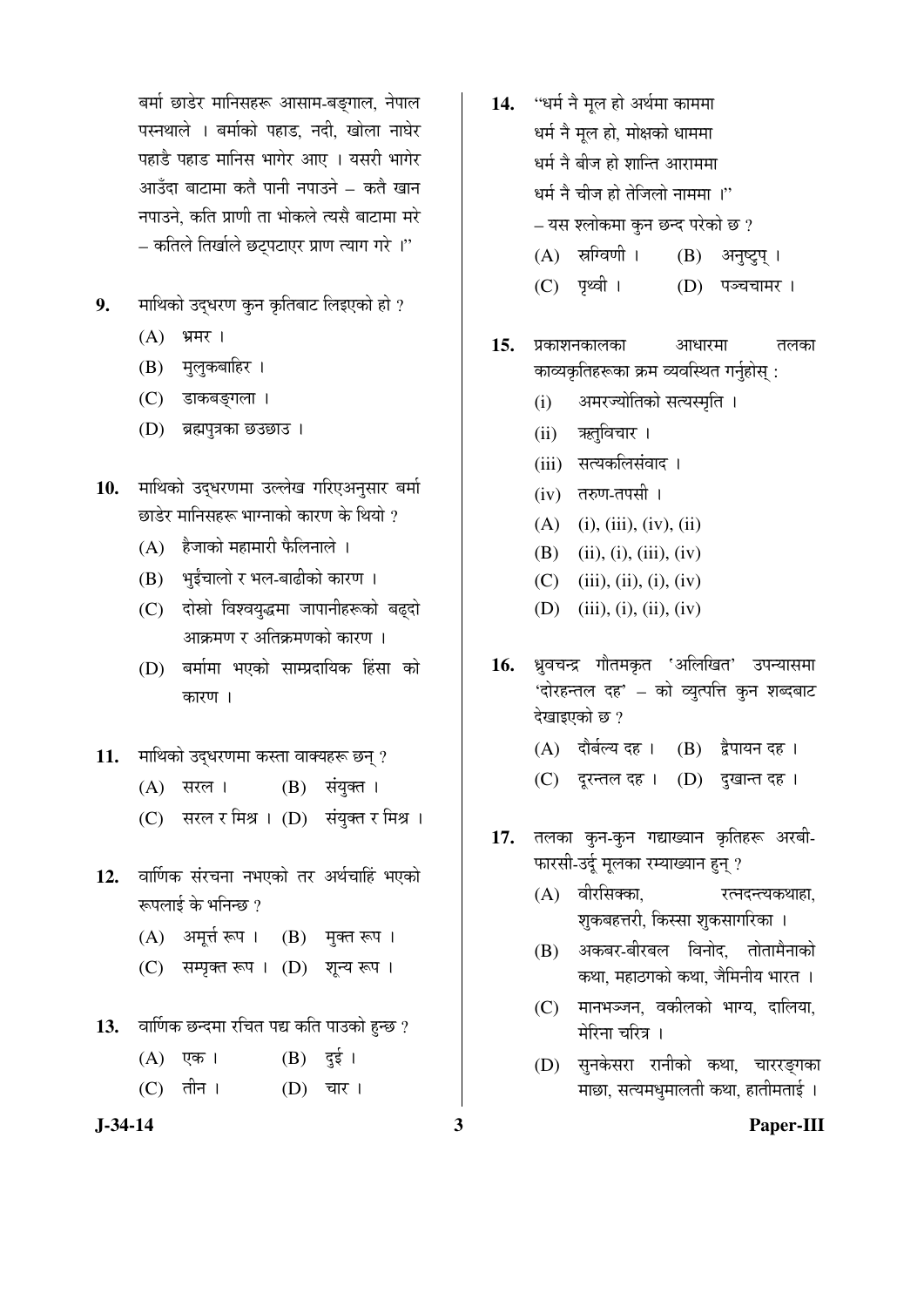- 18. तलका साहित्यक सिद्धान्तहरू कालक्रमिक ढाँचामा व्यवस्थित गर्नुहोस् –
	- (i) प्रतीकवाद ।
	- $(ii)$  बिम्बवाद।
	- (iii) अतियथार्थवाद।
	- $(iv)$  स्वच्छन्दतावाद ।
	- $(A)$  (i), (ii), (iii), (iv)
	- (B) (iv), (i), (iii), (ii)
	- $(C)$  (ii), (i), (iv), (iii)
	- (D) (i), (iii), (ii), (iv)
- 19. मैले साह्रै कर गरेपछि उसले भन्यो : 'घटना सत्य हो तर सन्नेलाई कथाजस्तो लाग्छ ।'

– इन्द्रबहादुर राईको 'जगत र सावित्रीको दु:खान्त कथा' – को यस पहिलो वाक्यले कथालाई कुन शैलीमा थालेको छ ?

- (A) पूर्वप्रासङ्गिक ।
- (B) परप्रासङ्गिक ।
- (C) प्रसङ्गभङ्ग ।
- (D) प्रसङ्गगर्भ।
- 20. "....यही अङ्ग्रेजीमा नून छ, यहीं केटाकेटीको मुखलाई पापा – चीची छ । यहीं भारतको बीसौं शताब्दी छ, यहीं आधुनिक आँखा छ, यहीं परराष्ट्र सम्बन्धहरू छन्, यहीं अन्तरराष्ट्रिय बहस छ, यहीं भारतीय अदालत छन् । यहीं सूर्य अस्ताउँदैनन्, यहीं खाफर आड छ । यहीं हाम्रो दैनिक जीवन छ*।*"

– यस गद्यांशमा कस्तो शैलीगत विशेषता पाइन्छ ?

- $(A)$  समानाधिकरणात्मकता ।
- $(B)$  समानान्तरता ।
- (C) विपर्यास ।
- (D) पुन:पौन्यमूलकता ।

### **Paper-III 4** J-34-14

21. तलको कुन छन्दको लक्षण कुन हो ?

|     | छन्द                  |               | लक्षण                |                |  |  |
|-----|-----------------------|---------------|----------------------|----------------|--|--|
|     | (क) भुजङ्गप्रयात      |               |                      | (i) नजजर।      |  |  |
|     | (ख) मन्दाकिनी         |               |                      | (ii) र र र र । |  |  |
|     | (ग) स्रग्विणी         |               |                      | (iii)न न र र । |  |  |
|     | (घ) मालती             |               |                      | (iv)य य य य ।  |  |  |
|     | (ক)                   | (ख) (ग)       |                      | (घ)            |  |  |
| (A) | (iv)                  |               | $(i)$ $(ii)$ $(iii)$ |                |  |  |
| (B) | (ii)                  | $(iii)$ $(i)$ |                      | (ii)           |  |  |
| (C) | $(iv)$ $(iii)$ $(ii)$ |               |                      | (i)            |  |  |

- (D) (iii) (iv) (i) (ii)
- 22. महाआख्यान (ग्रान्ड न्यारेटिव) भनेको के हो ?
	- $(A)$  पृथ्वी, स्वर्ग र नर्कका विषयमा लेखिएको  $\overline{\text{m}}$ द्यिक महागाथा ।
	- (B) समग्र जीवन-जगत र समाजलाई हेर्ने सिङ्गो जीवनदृष्टि ।
	- $(C)$  अन्तरिक्ष र महाआकाशका पृष्ठभूमिमा लेखिएको तिलस्म एवम् विज्ञान मिश्रित आख्यान ।
	- (D) जन्मदेखि मृत्युसम्मका यावत् घटनादिको काव्यिक महागाथा ।
- 23. 'अलिखित' उपन्यासमा प्रस्तुत यथार्थ र स्वैर कल्पनाको मिश्रणलाई 'मायावी यथार्थवाद' भन्ने समीक्षक को हन् ?
	- $(A)$  माधवप्रसाद पोखरेल ।
	- (B) सञ्जीव उप्रेती ।
	- (C) मोहनराज शर्मा ।
	- $(D)$  कृष्ण गौतम $\vert$ ।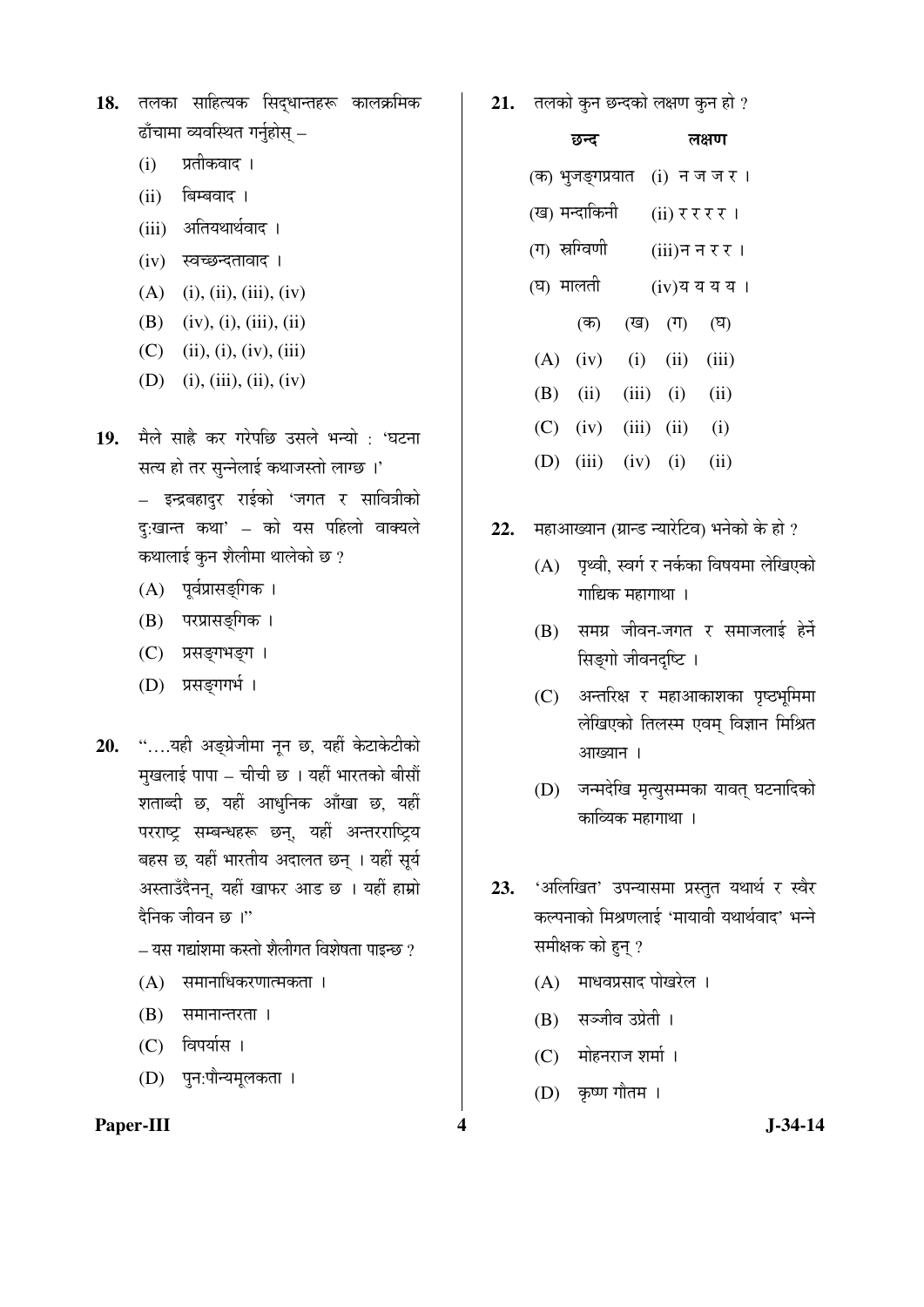24. "पंडितहरूलाई ठाउँ-ठाउँमा आधुनिकताले तर्साउँछ, ग्य्राजुएटलाई संस्कृतले, साधारण पाठकलाई विचारको र शब्दको क्लिष्ट नवीनताले । म पर्छु बीचको शुन्यमा ।"

> – लक्ष्मीप्रसाद देवकोटाले यो आत्मस्वीकृति कुन काव्यकृतिका सम्बन्धमा अभिव्यक्त गरेका हुन् ?

- $(A)$  प्रमिथस ।
- $(B)$  महाराणा प्रताप $\parallel$
- (C) शाकुन्तल ।
- (D) मायाविनी सर्सी ।
- 25. मनोविश्लेषणवादी समालोचनाको विकासका सन्दर्भमा तलका मध्ये कुनचाहिं लेखकको नाउँ उल्लेखनीय छ $\,$ ?
	- $(A)$  जाक लकाँ ।
	- (B) हर्बर्ट मार्क्**स** ।
	- (C) फ्रेडरिक जेमसन ।
	- (D) लुसियन गोल्डमान ।

तस्कारण कोई मित्रहरूले एस पोस्तककन सचेउनुपरेछ भन्ये 'क्येन रिसाउंछौ' भन्दा क्येन क्रोध गर्छौ' भनि नसचेउन् तर 'क्येन कालो मुख गर्छौ' भनि सचेई दिनु । फेरि 'लौ छुटिउ है' भन्दामा 'लौ विसर्जन गरूँ है' भनि नसचेउन् बरू 'लौ आफ्नो र बाटो लागूं है' भनि सचेई हिउन ।"

- 26. माथिको उदधरणमा नेपाली भाषाका सन्दर्भमा यस्तो मन्तव्य प्रकट गर्ने लेखक को हुन् ?
	- $(A)$  डाकमान राई।
	- (B) पं. दिलूसिंह राई ।
	- (C) गङ्गाप्रसाद प्रधान ।
	- (D) हैकमसिंह राई ।
- 27. माथि उद्धृत गद्यांशका लेखकको दृष्टिकोण कुन लेखकसँग मिल्छ ?
	- (A) महानन्द सापकोटा ।
	- $(B)$  पारसमणि प्रधान ।
	- $(C)$  राममणि आ.दी. ।
	- (D) गङ्गाप्रसाद प्रधान ।
- 28. तलका कुन-कुन मन्तव्य सही होइनन् ?
	- (i) शास्त्रीय मार्क्सवादले आइडियोलजीलाई भ्रमपर्ण चेतना मान्दछ ।
	- (ii) डेरिडाका शब्दमा कृतिको अन्त्य लेखनको प्रारम्भ हो ।
	- (iii) उत्तरसंरचनावादले 'कथ्य' र 'लेख्य' <u>भाषामध्ये लेख्यलाई प्रोत्साहित गर्दछ ।</u>
	- (iv) अस्तित्ववादको व्याख्या गर्ने सार्त्रको प्रमुख कृति 'द मिथ अन् सिसिफस' हो ।
	- $(A)$  चारैवटा सही होइनन् ।
	- $(B)$  (ii), (iii)  $\tau$  (iv) सही होइनन् ।
	- $(C)$  (iii)  $\tau$  (iv) मात्र सही होइनन् ।
	- $(D)$  (iv) मात्र सही होइन ।
- 29. 'तिनी मुस्कुराएर नाचेर आइन् । बन्यो स्वर्ग प्रसाद आनन्दलाई ।। पहिलो त्यहीं ब्यूँझियो प्रेमनामा । कुनै तत्त्व मीठो दुवैका नशामा ।।" – यहाँ वर्णित 'तिनी' को हुन् ?
	- $(A)$  'शाकुन्तल' महाकाव्यकी शकुन्तला ।
	- (B) 'सुलोचना' महाकाव्यकी सुलोचना ।
	- (C) 'शाकुन्तल' महाकाव्यकी मेनका ।
	- (D) 'शाकुन्तल' महाकाव्यकी चारू ।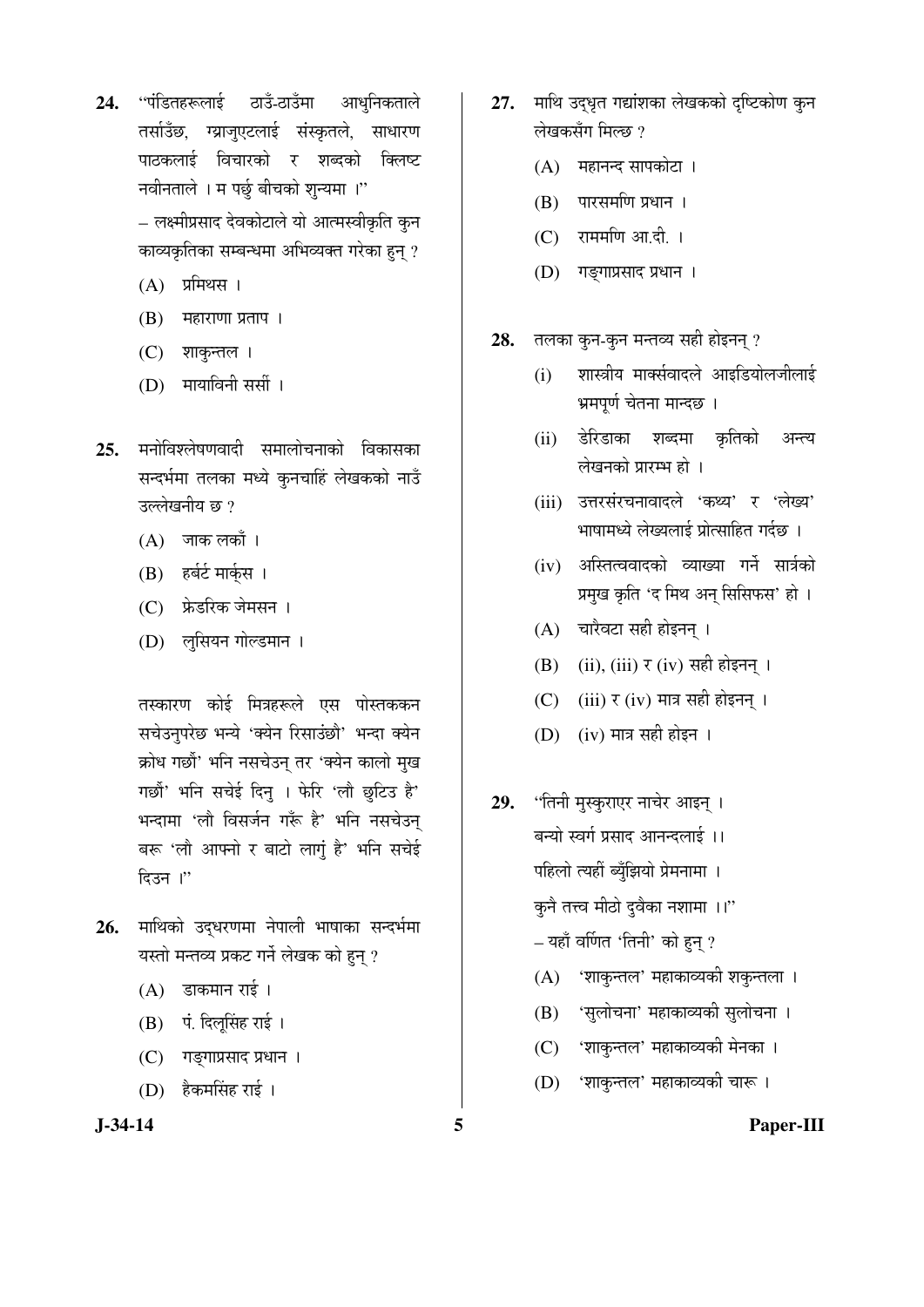- 30. "मैं हूँ आगो । मै हूँ प्रलय । मै सिर्जन, मै शक्ति ! मै हूँ नव विश्व-संचालक । मै हूँ सकल चमत्कार । मै झंझारोही । मै शिखरज्योति । मै प्रभात । किनकि सत्यसँग छू म एक । सतसँग एकाकार ।" – यस काव्यांशमा 'मै' को हुन् ?
	- $(A)$  जिउस।  $(B)$  प्रमिथस।
	- (C) युलिसिस । (D) हेफिस्टस ।
- **31.** "हिंड सुन्दरको विदेशमा <u>चिडिया आज बनूँ उडी त्यहाँ ।</u>

ढकमक्क सुगन्ध छाउने

वनमा नीड रचेर गाउने ।"

 $-$  यो पद्य कुन छन्दमा छ ?

- $(A)$  वियोगिनी ।  $(B)$  पृष्पिताग्रा ।
- (C) आर्या । (D) पृथ्वी ।
- 32. "सरयू यमुना गङ्गा नाच्ते आनन्द नादले शान्ति सन्तोष सन्देश समुद्रान्त पुरुयाउँथे ।" <u>–</u> यस कवितांशमा कस्तो काव्यध्वनि पाइन्छ ?
	- (A) स्वत: सम्भवी वस्तुबाट वस्तुध्वनि ।
	- (B) स्वत: सम्भवी अलङ्कारबाट वस्तुध्वनि ।
	- (C) कविप्रौढोक्तिसिद्ध वस्तुबाट वस्तुध्वनि ।
	- (D) कविनिबद्धप्रौढोक्तिसिद्ध अलङ्कारबाट अलङ्कार-ध्वनि ।

''गिद्ध त्यो

गन्धमा मात्र पल्केछ अथवा स्वादमा पनि ? गन्ध भन्छ भने हामी त्यसलाई धपाउँछौं, स्वाद भन्छ भने त्यस्ता गिदुधको मुख हेर्छु म, सम्पातिझैं यहाँ आवोस् त्यो मेरो धामको वर !"

- 33. उपर्युक्त उद्धरण कुन कृतिबाट लिइएको हो ?
	- (A) प्रह्लाद । (B) अन्धवेग ।
	- (C) मुटुको व्यथा । (D) मुकुन्द-इन्दिरा ।

### Paper-III 6 **J**-34-14

- 34. Hiथिको उदधरणमा कुन छन्द पाइन्छ ?
	- $(A)$  आर्या ।  $(B)$  चौपाया ।
	- (C) अनुष्ट्रभ् । (D) मुक्तछन्द ।
- 35. माथिको उद्धरणमा उल्लिखित 'सम्पाति' को हो ?
	- (A) नाटकको एउटा पात्र ।
	- $(B)$  एउटा ऐतिहासिक चरित्र ।
	- (C) महाभारतमा कङ्सको एउटा दूत ।
	- (D) रामायणको एउटा पात्र ।
- 36. माथि दिइएको उद्धरणमा रहेको अन्तर्पाठात्मक सन्दर्भको सङ्केतक कुन हो ?
	- $(A)$  गिद्ध ।
	- $(B)$  स्वादमा ।
	- $(C)$  सम्पाति ।
	- (D) मेरो घामको वर ।
- 37. "पुरुषको प्यारी ! सङ्ग्राम संसार, विजय उसको सार ! पौरुषबिना पुरुष हुन्न तरवारबिना धार !" – आफ्नी प्रेयसीलाई यसो भन्ने नायक कुन सङ्ग्राममा जान तत्पर छ?
	- (A) पहिलो विश्वयुद्ध ।
	- (B) दोस्रो विश्वयुद्ध ।
	- (C) इस्ट इन्डिया कम्पनी र नेपाल माझ भएको लडाइँ ।
	- (D) गरिबीका विरुद्ध सङ्घर्ष ।
- 38. कवि लेखनाथ पौड्यालको 'पिंजडाको सुगा' कवितामा कस्तो ध्वनिको प्रधानता पाइन्छ ?
	- (A) अर्थान्तरसङ्क्रमित वाच्यध्वनि ।
	- (B) अत्यन्ततिरस्कृतवाच्य ध्वनि ।
	- (C) गुणीभूतव्यङ्ग्य ध्वनि ।
	- (D) शब्दशक्त्युदुभव ध्वनि ।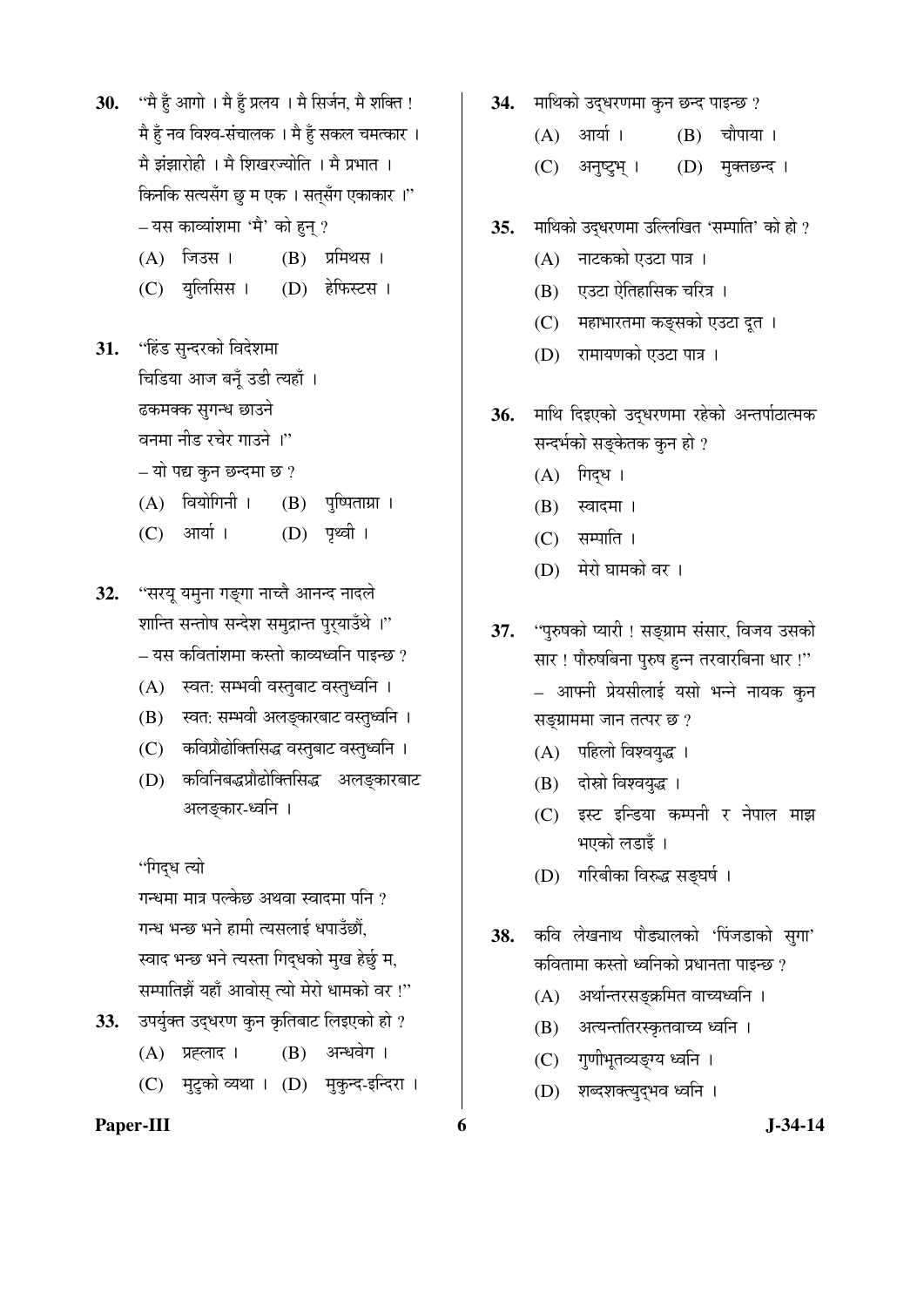- 39. 'मृना-मदन' खण्डकाव्यमा कवि लक्ष्मीप्रसाद देवकोटाले शीतलाई के भनेर वर्णन गरेका छन ?
	- $(A)$  ताराका आँस् ।  $(B)$  रातका आँस् ।
	- $(C)$  प्यारीका आँसु ।  $(D)$  आँखाको पानी ।
- 40. लमकन्ने बाखाको झमकन्ने कान

लौ लौ बूढा बलगरी तान ।

 $\pm$  यस गाउँखाने कथाको उत्तर के हो ?

- $(A)$  जालमा माछा मारेको ।
- (B) केटाको घरी तानेको ।
- (C) मृला उखेलेको ।
- (D) तमाखु खाएको ।
- 41. "म सम्झ्यो मै मात्रै गुरु चरण सम्झ्यो गुरुगुरु नरोला त्यो बेला कुन अबुझ चेला धुरुधुरु ।" – लेखनाथको 'तरुण-तपसी' - बाट उद्धृत यस पद्यमा कुन दर्शन अभिव्यञ्जित छ ?
	- (A) योगदर्शन । (B) न्यायदर्शन ।
	- (C) साङ्ख्यदर्शन । (D) मीमांसादर्शन ।
- 42. "पोखराजका पिता पुष्पजीवी । पिल्पिलाउँदो पिलन्धरे । पुवाँले पगरी, पछयौरा र पटुका त्यसका परापूर्वदेखिको पहिरन ।"

– यस गद्यांशमा कुन किसिमको अनुप्रास परेको "û ?

- $(A)$  आद्यन्त्यानुप्रास ।
- (B) वृत्यनुप्रास ।
- (C) लाटानुप्रास ।
- (D) छेकानुप्रास ।
- 43. "….केवल शैलीलाई लिंदा पनि जब हामी एक एक श्लोक एक एक पाउ पढदै जान्छौं हामीलाई कुनै दिव्य सिंढी उक्लिंदै गएको अनुभव हुन्छ । कत्रो गाम्भीर्य ! कत्रो गुरुता ! पद पदमा कस्तो चमत्कृति ! लेखनाथ 'तरुण-तपसी' - मा स्पष्ट रूपले अद्वितीय छन्, कति धनी लेखनी ।" – लेखनाथ पौड्यालको काव्य-शैलीबारे यस्तो मन्तव्य प्रकट गर्ने समालोचक को हन ?
	- (A) इन्द्रबहादुर राई।
	- $(B)$  बालकृष्ण सम ।
	- (C) वासुदेव त्रिपाठी ।
	- (D) ईश्वर बराल ।
- **44.** समालोचक राममणि रिसालले कन काव्यकृतिलाई प्रागैतिहासिक कालदेखि विकसित हँदै अधि सरेको मानव जातिको यात्रा तथा विकासवाद, प्राच्य दष्टि र मार्क्सवादका तराजमा जोखिएको काव्यकृति हो भनेका छन् ?

 $(A)$  प्रमिथस ।  $(B)$  मानव ।

- (C) आगो र पानी । (D) तरुण-तपसी ।
- 45. पूर्वीय नाट्यशास्त्रले नाटकको सौन्दर्य बढाउनका निम्ति रसअनुसार कतिवटा 'वीथ्यङ्ग' र कतिवटा 'लास्याङ्ग' प्रवेश गराउने निर्देश दिएको छ $?$ 
	- (A) आठ वीथ्यङ्ग र आठ लास्याङ्ग ।
	- (B) पच्चीस वीथ्यङ्ग र पन्ध्र लास्याङ्ग ।
	- (C) तेह्र वीथ्यङ्ग र दस लास्याङ्ग ।
	- (D) पाँच वीथ्यङ्ग र पाँच लास्याङ्ग ।
- **46.** "कविता भावनाको बौद्धिक कोमलता हो ।"
	- $-$  यो कसको कथन हो ?
	- (A) लक्ष्मीप्रसाद देवकोटा ।
	- (B) बालकृष्ण सम ।
	- (C) हरिभक्त कटुवाल ।
	- (D) शङ्कर लामिछाने ।
- 

**J-34-14 7 Paper-III**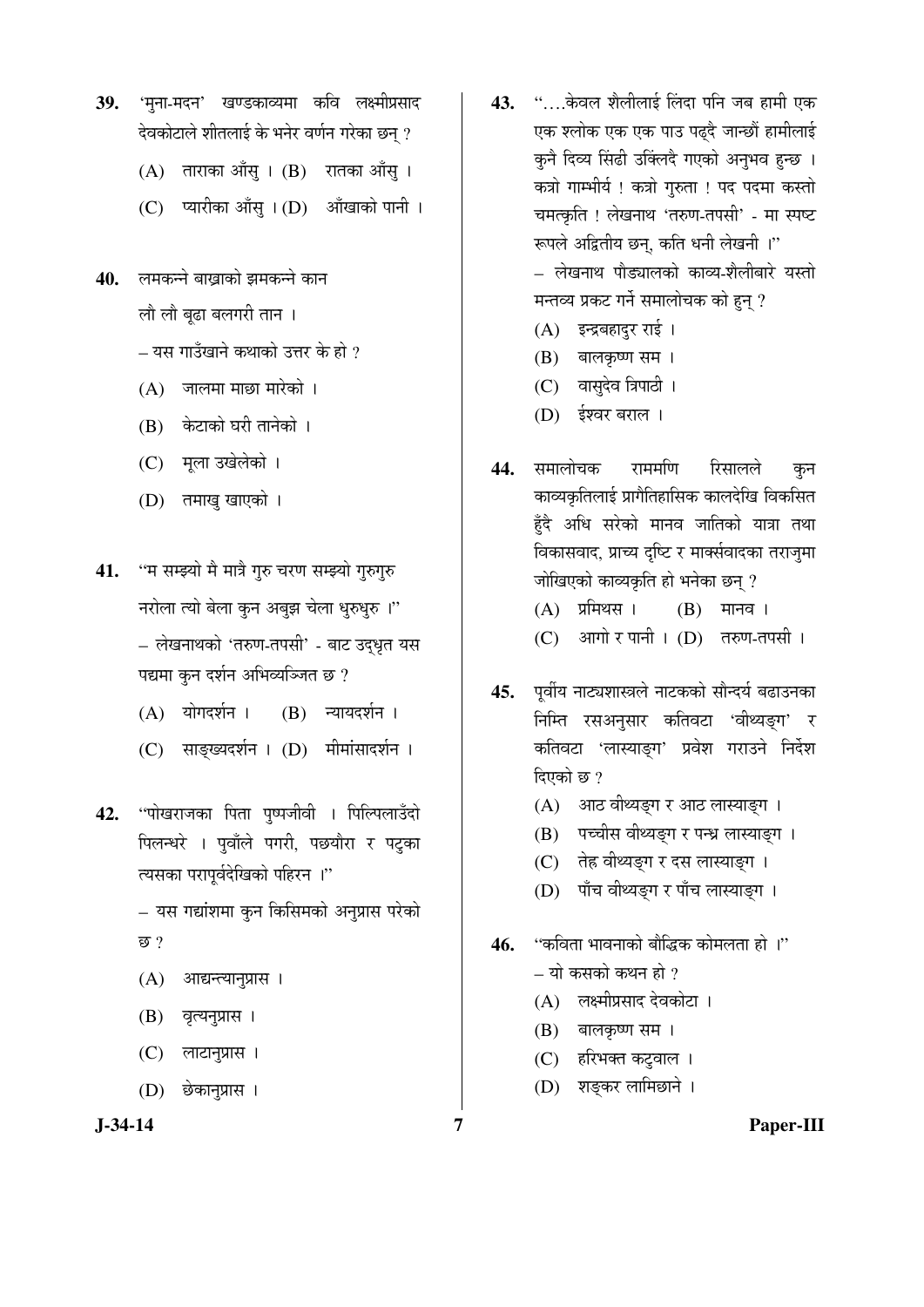- 47. अभिप्राय अनुक्रमणिकाबारे स्टिथ थम्पसनको महत्त्वपूर्ण कृतिको नाम के हो ?
	- (A) स्ट्रक्चरल स्टडी अव् मिथ्स ।
	- (B) मर्फोलजी अन् दि फोकटेल्स ।
	- (C) मोटिफ इन्डेक्स अव् फोक लिटरेचर ।
	- (D) दि टाइप्स अन् फोकटेल : ए क्लासिफिकेसन एन्ड बिब्लोग्राफी ।
- 48. छायाजस्तै पिछा गर्छ यो दु:ख, बरू साँझमा छाया फिका हुँदै जान्छ, अँध्यारोमा बिलाउँछ, दु:ख झन् साँझमा पोल्छ, अँध्यारोमा जलाउँछ ।'' – यस उद्धरणमा कुन अलङ्कार पाइन्छ ?  $(A)$  विषम ।  $(B)$  परिणाम ।
	- (C) व्यतिरेक । (D) प्रतीप

"पाँच फुट तीन इन्च जति अग्ली, सेती, बेपत्ताको दुब्लो शरीरमा अस्वाभाविक उठेको छाती, कोप्चो तर कालो र चम्किलो आँखामा रोल्डगोल्डको फ्रेम भएको चस्मा लगाएकी, पुरानो हिब्रू सिपाहीहरूको जस्तो एक इन्च डेढ इन्चको हिसाबले छाॅटेर मुडुल्याएको बालमित्र सानु सेतो कानमा कालो दुङ्गाको टप लगाएको ।"

- 49. माथिको उद्धरणमा वर्णित पात्र को हो ?
	- $(A)$  'भ्रमर' की माया ।
	- (B) 'नरेन्द्र दाइ' की मुनरिया ।
	- (C) 'तीन घुम्ती' की इन्द्रमाया ।
	- (D) 'शिरीषको फूल' की सकमबरी ।
- 50. माथिको उद्धरणमा कस्तो चरित्राङ्कन पद्धति प्रयोग गरिएको छ?
	- $(A)$  प्रत्यक्ष ।  $(B)$  परोक्ष ।
	- (C) नाटकीय । (D) तटस्थ ।
- Paper-III 8 **8** J-34-14
- **51.** समालोचक राजनारायण प्रधानले 'शिरीषको फूल' को सुयोगवीरलाई केको सङ्ग्रहालय हो भनेका छन् ?
	- (A) सैनिक सेवा-पछकहरूको ।
	- (B) सूचना र जानकारीहरूको ।
	- (C) गफ र कथाहरू को ।
	- (D) विसङ्गतिहरूको ।
- 52. "'मजाको गफ सुनायो । नाम पो मैले याद राख्ने सकिनँ । नाम के अरे ?' सोध्यो रविले ।'' 'आज रमिता छ' उपन्यासमा रविले उल्लेख गरेको त्यो 'मजाको गफ' सुनाउने व्यक्तिको नाउँ के थियो ?
	- $(A)$  एम. के. ।  $(B)$  के. बी. ।
	- (C) एम. बी. । (D) खगप्रसाद ।
- 53. ''दई वर्ष दखें ज्य. दई वर्ष । तपाईंको केशहरू सब झरेर गयो । आधा पाटा शरीर पस्तरी दुख्ने तपाईंको लेथ्नु पारेको जस्तो । चल्दा पनि दुख्ने ।" – यस उद्धरणमा भएको 'तपाईंको' – को प्रयोगलाई के भनिन्छ ?
	- $(A)$  सर्वनामीकरण  $(B)$  थेगो ।
	- (C) संयोजन । (D) अपरिचितीकरण ।
- 54. "एउटा मानिस राजाछेउँ फरयाद गरनु गयो (1) कस्तो फरयाद गरयो भन्यादेखि मेरो घरमा मानिस सधै आइकन् मेरो सुवासुनिसित प्रिति गच्छ तर मँ तेस्**लाइ कहिले देखनु पाउँदइनुँ** (।)"

– प्रस्तुत गद्यांश कुन पुस्तकबाट उद्धृत गरिएको हो ?

- (A) ए ग्रामर अव् नेप्लिज ल्याङ्ग्वेज  $(1820)$  1
- $(B)$  सत्यार्थ-प्रकाश (1931) ।
- (C) बाइबल (1878)
- (D) मेरिनाचरित्र (1902) ।
-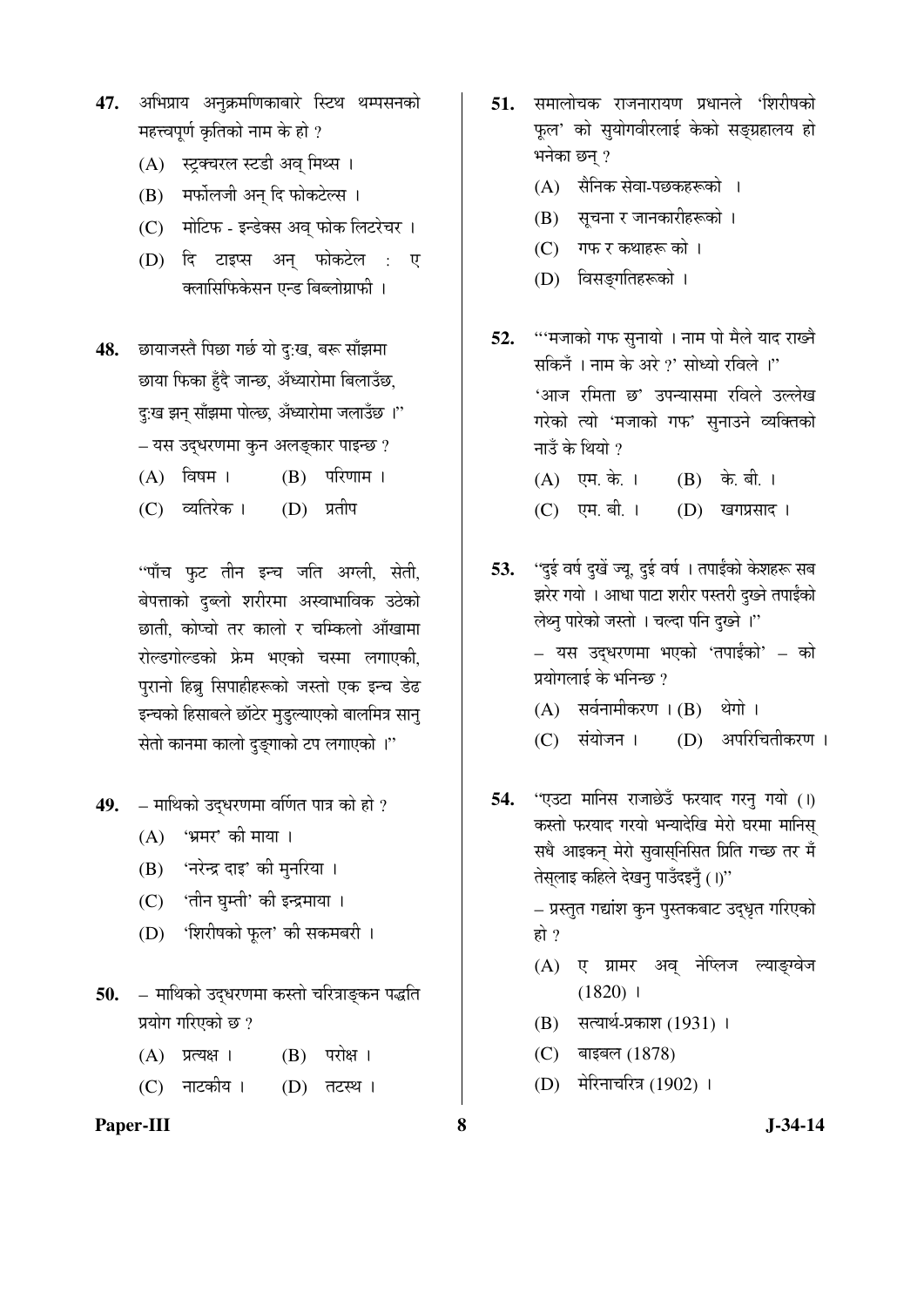55. 'न बोल्न् न डोलन्

न कल्पन् न भूलन्

न षोल्नु न तोल्नु

- न मोल लिनु न उसै लिनु'
- $\sim$  माथिको श्लोकका रचनाकार को हन ?
- $(A)$  शशिधर।
- $(B)$  ज्ञानदिलदास ।
- $(C)$  भानुभक्त।
- (D) मोतीराम भट्ट**।**
- 56. 'सूक्तिसिन्धु' का रचनाकारहरुलाई 'ढाँटे-ढुटे कवि', 'समाज भ्रष्ट पार्ने', 'नष्टमति', 'कूत्ति-कधा प्रचारी' भनेर आक्षेप गर्ने व्यक्ति को थिए $?$ 
	- $(A)$  रामकृष्ण शर्मा ।
	- $(B)$  यदुनाथ खनाल ।
	- (C) धरणीधर शर्मा ।
	- (D) सूर्यविक्रम ज्ञवाली ।
- 57. 'सानीले माथिबाट आऊँदै गरेको मान्छेलाई टाढैबार चिनी ।' – यस वाक्यमा 'माथिबाट आउँदै गरेको' कस्तो पदावली हो ?
	- $(A)$  विशेषण पदावली।
	- $(B)$  क्रियाविशेषण पदावली ।
	- (C) क्रियापदावली ।
	- (D) परस्थानिक पदावली ।
- **58.** क्रियापदलाई केका आधारमा अकर्मक, सकर्मक र द्रिकर्मक जस्ता भेदहरुमा वर्गीकरण गरिन्छ ?
	- $(A)$  वाच्य ।
	- (B) ध्रवीयता ।
	- (C) संयुज्यता ।
	- (D) प्रेरणार्थकता ।
- 
- **59.** अक्षरीकरण भनेको के हो ?
	- (A) वर्णलाई अक्षरका रूपमा उच्चारण गर्ने प्रक्रिया ।
	- (B) शब्दमा भएका अक्षरहरुको विभाजन प्रक्रिया ।
	- (C) अपूर्ण अक्षरलाई पूर्ण अक्षर बनाउने प्रक्रिया ।
	- (D) भाषाका अक्षरहरुको वर्गीकरण ।
- 60. रङ्गबुल धामका जोसमनी साधु रामदास राईले धर्म-चर्चाको पञ्चायत बोलाउने हाँक दिँदा उनलाई कसले 'हामीलाई ईसाई सुसमाचार सनाउने अधिकार छ' भनी चिट्ठी लेखेका थिए ?
	- $(A)$  हन्टर ।
	- $(B)$  निबेल।
	- (C) टर्नबुल ।
	- (D) ह़कर ।
- **61.** इ. 1920-30 तिर दार्जिलिङ्का नेपालीहरुमा सामाजिक र राजनीतिक चेतना ल्याउन र महाजनहरुको ठगाइका विरुद्ध साङ्गठनिक कार्य गर्न तम्सिने आर्य-समाजी साधु को थिए ?
	- $(A)$  स्वामी प्रबुद्धानन्द।
	- (B) स्वामी सच्चिदानन्द ।
	- (C) स्वामी अभेदानन्द ।
	- (D) भवाल संन्यासी ।
- 62. "कवि बोलोस् जसरी चटाहरु बोल्छन न कि जसरी वस्तादहरु कसरत गर्दछन् । हृदयले हदयलाई बोलाओस् कवितामा, न कि आडम्बरलाई ।"
	- $-$  यो मन्तव्य कसले प्रकट गरेका हुन् ?
	- $(A)$  रामकृष्ण शर्मा ।
	- (B) लक्ष्मीप्रसाद देवकोटा ।
	- (C) बालकृष्ण सम ।
	- (D) रत्नध्वज जोशी ।

**J-34-14 9 Paper-III**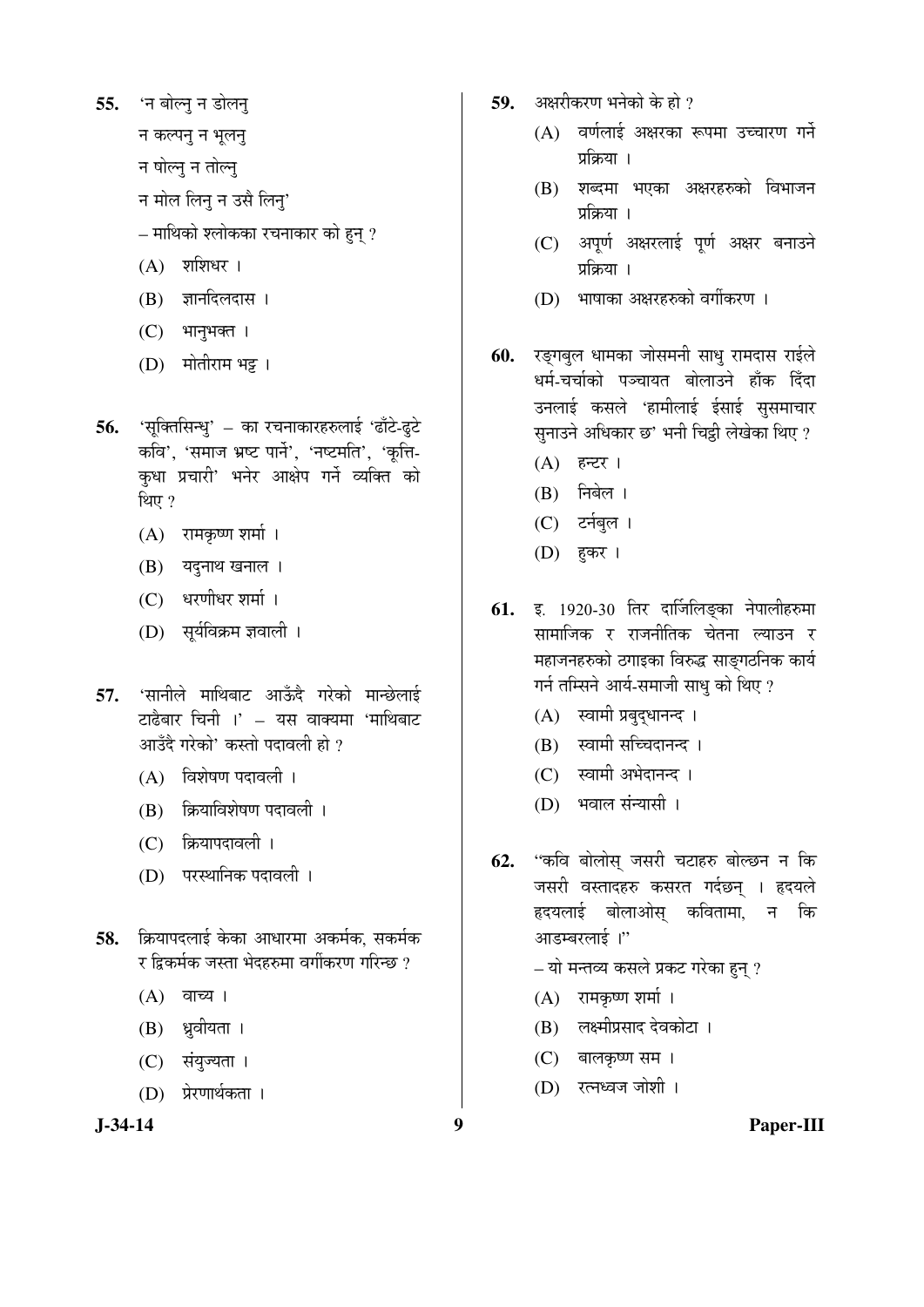- 63. भूपि शेरचनको 'मैन बत्तीको शिखा' कवितामा मैनबत्तीको शिखाका उपमेयहरु के के छन् ?
	- $(A)$  शारदी धाम, कौमार्य, नवजात शिश् ।
	- (B) वेदनाको पानी, सुहाग रात, आँखाको नानी $\perp$
	- (C) सघ:स्नाता युवतीको अनुहार, सघ:प्रसूता युवतीका सन्तुष्ट आँखा, विधवाको अनुहार ।
	- (D) प्रथम रजस्वला, अप्रेसनपछिको पीडा, कौमार्य ।
- 64. "पद पूर्व र पश्चिम उत्तरका

अरु दक्षिणका कविका कविता $"$ 

– यस कवितांशमा कविले कस्तो साहित्य-अध्ययन विधितर्क सङ्केत गरेका छन् ?

- (A) राष्ट्रिय साहित्य ।
- (B) तुलनात्मक साहित्य ।
- (C) जातीय साहित्य ।
- (D) सामान्य साहित्य ।
- **65.** 'आमाको सपना' कवितामा कुन कुन विषयसित सम्बन्धित अभिप्रायहरु पाइन्छन् ?
	- (A) युद्ध र सङ्गीत ।
	- (B) प्रेम रे आकर्षण ।
	- $(C)$  राजतन्त्र र शोषण ।
	- (D) आलस्य र रुग्णता ।

#### **Paper-III** J-34-14

**66.** लोकवार्ता अध्ययनको निम्नलिखित कुन सिद्धान्त कुन अध्येताले प्रतिपादन गरेका हुन् ?

| सिद्धान्त |                           |                             |  | अध्येता                |  |  |
|-----------|---------------------------|-----------------------------|--|------------------------|--|--|
|           | (क) प्रसार सिद्धान्त      |                             |  | (i) मेलिनोव्स्की       |  |  |
|           | (ख) पदार्थात्मवाद         |                             |  | (ii) जेम्स जर्ज फ्राजर |  |  |
|           | (ग) टुनावाद               |                             |  | (iii)थियोडोर बेनफे     |  |  |
|           | (घ) प्रकार्यवाद           |                             |  | (iv)ई बी. टेलर         |  |  |
|           | (क)                       | (ख) (ग)                     |  | (घ)                    |  |  |
|           | $(A)$ (iv) (iii) (ii) (i) |                             |  |                        |  |  |
| (B)       |                           | $(iii)$ $(iv)$ $(i)$        |  | (ii)                   |  |  |
| (C)       |                           | $(ii)$ $(i)$ $(iv)$ $(iii)$ |  |                        |  |  |
| (D)       |                           | $(iii)$ $(iv)$ $(ii)$       |  | (i)                    |  |  |

- 67. एन्टी आर्नेले 'कथा-प्रकार' शब्दको प्रयोग कुन अर्थमा गरे $\overline{v}$ 
	- $(A)$  मानवीय/मानवेतर पात्र प्रयोगअनुसार वर्गीकृत कथा ।
	- (B) सत्/असत् पात्र प्रयोग अनुसार वर्गीकृत कथा ।
	- (C) आद्यरूपअनुसार वर्गीकृत कथा ।
	- (D) ऐतिहासिक सन्दर्भका आधारमा वर्गीकृत कथा ।
- 68. सामहिक अवचेतनको अध्ययन गर्ने कार्ल गुस्ताभ युङ्गले पुरुषहरुमा पाइने नारी तत्त्वलाई कुन संज्ञा दिएका छन् ?
	- $(A)$  एनिमा ।  $(B)$  एनिमस ।
	- (C) इडिपस । (D) इलेक्ट्रा ।
- **69.** लोकवार्ता अध्ययनको रूपतत्त्ववादी पद्धति प्रतिपादन गर्ने म्लादिमिर प्रपले लोककथाका मुख्य प्रकार्यहरु कतिवटा देखाएका छन् ?
	- (A) चौबीस । (B) अट्ठाईस । (C) एकतीस । (D) चौँतीस ।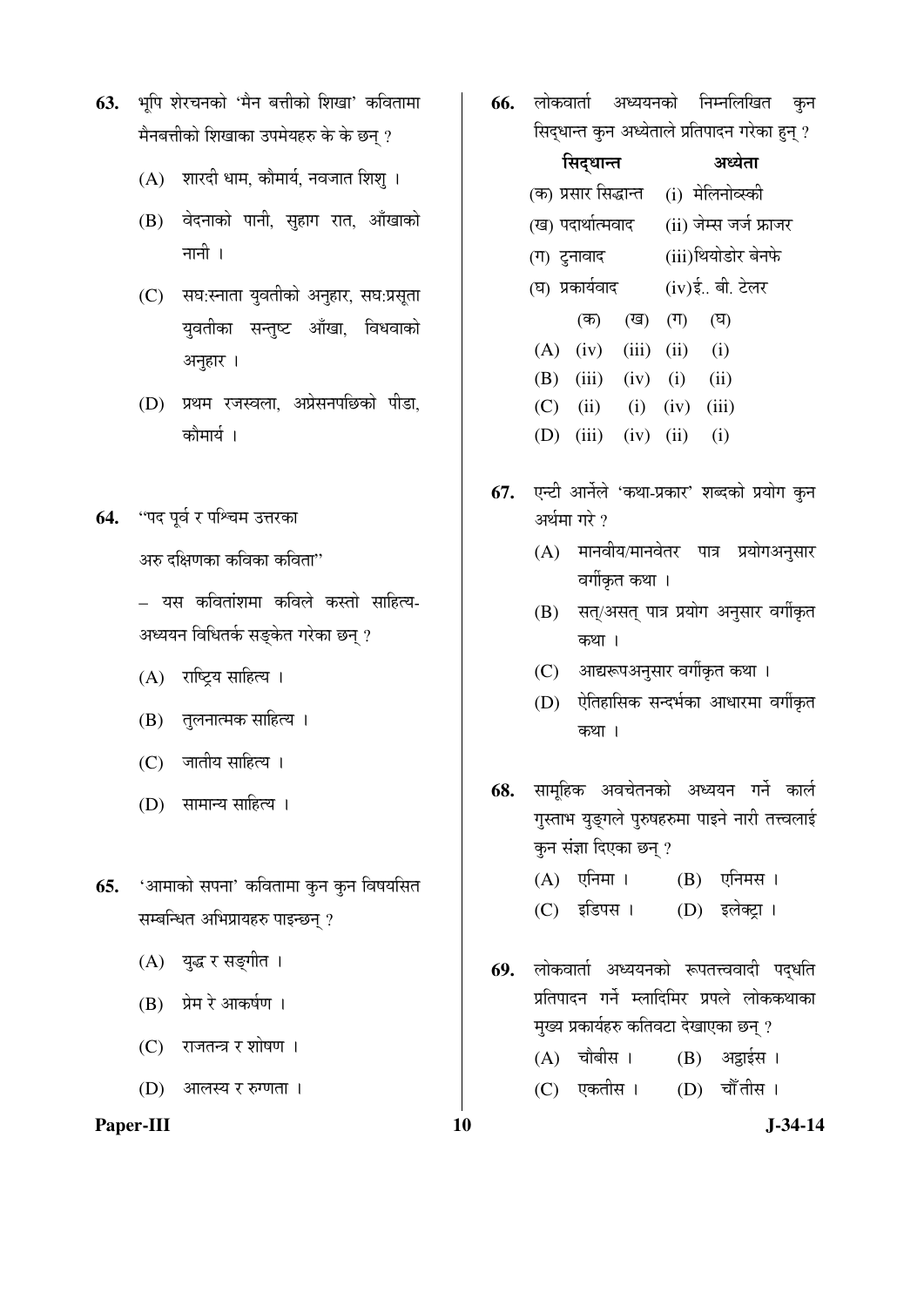- 70. भाषाविज्ञानका क्षेत्रमा प्रचलित 'द्विचरविरोध' र 'सहचारक्रमी सिदधान्त' का अवधारणा ग्रहण गरेर लोकवार्ता अध्ययनको नयाँ पदुर्धात विकास गर्ने अध्येता को हुन् ?
	- (A) क्लाउद लेवी-स्त्रस ।
	- (B) एलेन ड्युन्डस ।
	- (C) मेलिनोव्स्की ।
	- (D) लाउरी होन्को ।
- 71. "समाजका मानक र स्थापित मूल्यको झलक दिएर रुग्ण र जीर्ण सामाजिक संरचनाको उत्थान हनुपर्ने आदर्शवादी भावनामा गुरुप्रसाद मैनालीको यथार्थवाद आधारित छ । $"$ 
	- माथिको भनाइ तलकामध्ये कुन विद्वानको हो $?$
	- (A) दयाराम श्रेष्ठ ।
	- $(B)$  मोहनराज शर्मा।
	- (C) माधवलाल कर्माचार्य ।
	- (D) कृष्णचन्द्रसिंह प्रधान ।
- 72. "भाषा सुधार र शब्दसङ्ग्रह नगरी कविता नै गरनू छ भने, अशुद्ध शब्दको प्रयोग नगरी शुद्ध कविता रचना गरिन् पर्दछ ।"

– 'माधवी' – मा प्रकाशित यस विचारले कुन भाषिक आन्दोलनको विचारधारालाई टेवा पुऱ्याएको छ ?

- (A) जयतु संस्कृतम् ।
- $(B)$  झरौवाद।
- (C) हलन्त बहिष्कार ।
- $(D)$  जनजिब्रो ।
- 73. विश्वेश्वरप्रसाद कोइरालाको डायरी शैलीमा लेखिएको प्रसिद्ध पुस्तक कुन हो ?
	- $(A)$  आत्मवृत्तान्त ।
	- $(B)$  आफ्नो बारेमा ।
	- $(C)$  जेल जर्नल ।
	- (D) पुराना सम्झना ।
- **74.** जोसमनी सन्त साहित्यसित सम्बन्धित कुन कृतिको प्रकाशन बारे 'चौँ तिस साल वैशाषमा सब् लेखिकह्याको' भनिएको छ ?
	- $(A)$  जमगीता ।
	- $(B)$  उदयलहरी ।
	- (C) सच्चिदानन्दलहरी ।
	- (D) अजपगीता ।
- 75. जूनै जूनैबाट मानो कुँदेकी फूलैफूलैबाट मानो बनेकी । राता गाला दीर्घ आँखा उज्याला

विश्वश्री झैँ प्रात:मा चारुचाला ।

- $-$  यस पद्यमा प्रयोग भएको छन्द कुन हो ?
- $(A)$  इन्द्रबज्रा ।
- (B) उपेन्द्रबज्रा ।
- $(C)$  शालिनी ।
- (D) रथोद्धता ।

**J-34-14 11 Paper-III**